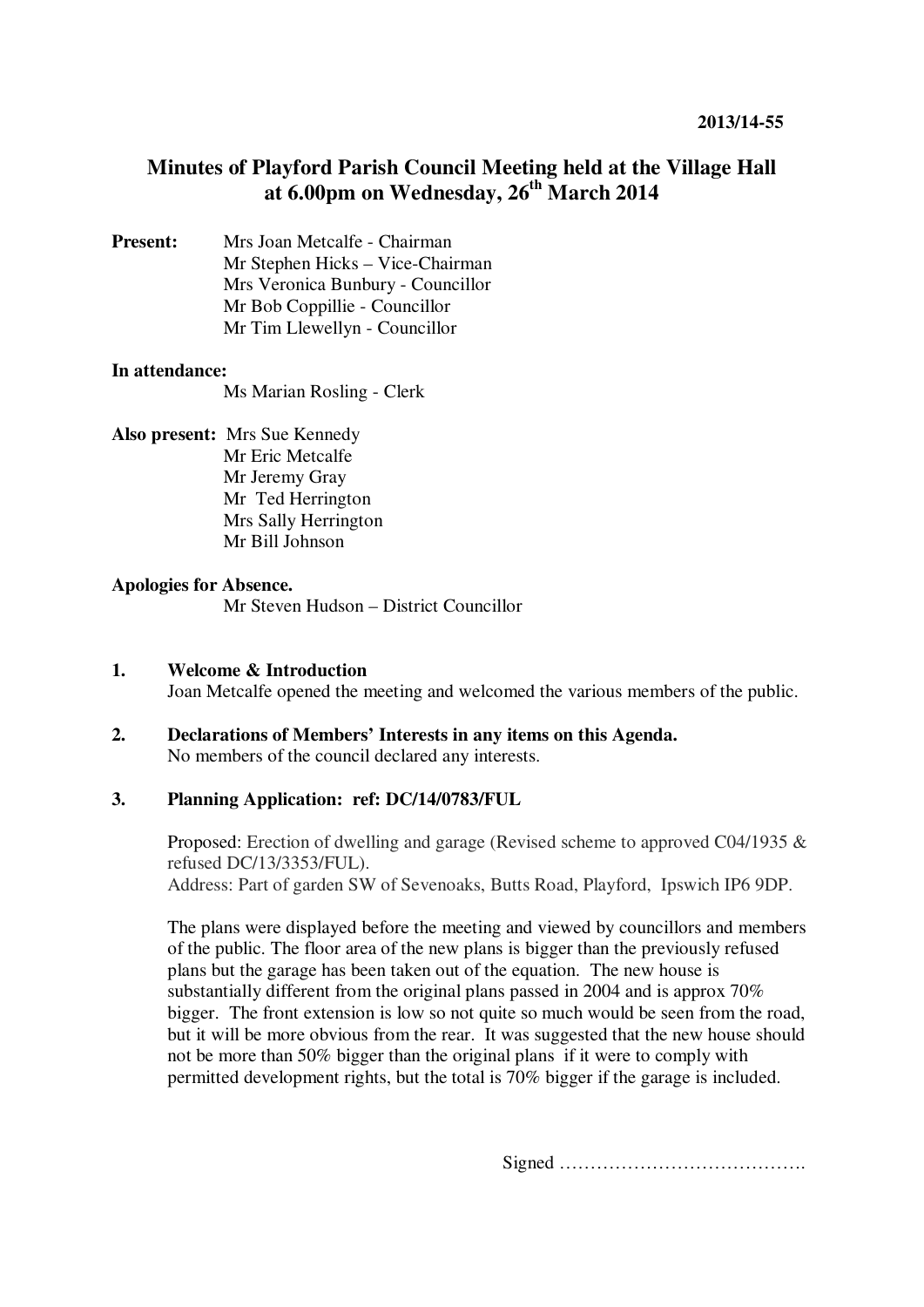Ted Herrington pointed out that the answers to Question's 4 - 10 were missing from the application document.

Bill Johnson commented that a new window on the side of the building which faces Copyhold was higher than the previous version and that this would overlook the next door premises.

Jeremy Gray felt that there were large gaps in the information supplied – e.g. no measurements were given between the hedge at the front and the front of the building. It was also impossible to adequately compare these plans with the originals as we only had a small summary of the original plans with no measurements supplied. It appears that no-one from SCDC planning dept. has checked the measurements on-site.

Steve Hicks felt the scale of the proposed building is still out of scale with the site.

Tim Llewellyn thought that the new proposals were an improvement on the previous plans – but these were refused on the grounds of being contrary to SCDC Local Plan Core Strategy & Development Polices DPD Policy DM21 (Design Asthetics) & DM23 (Residential Amenity) and this would still apply to the new plans.

Serious concerns were voiced over the installation of a BioDisc as there is no watercourse to discharge it into. The alternative might be a soakaway but this would need to be 5m from the building and there is no room. There is no mention of 'Grey Water' disposal anywhere in the plans.

Tim Llewellyn mentioned a clause that existing hedges surrounding the site could not be touched for 5 years – this may be problematical as some are Leylandii which are notorious for blocking drains and upsetting foundations.

Joan Metcalfe proposed to refuse acceptance of the plans on the following grounds:

- a) The building is still too large for the site. Regulations say that permitted development should be no more than 50% of the original floor area and the new plans will represent a 70% increase. \*
- b) Due consideration has not been given to the sub-surface irrigation system. The proposed installation of a BioDisc is not satisfactory and we consider that it should be a condition that Building Regulations will be in place before building work commences.
- c) Answers to Questions 4 10 are missing from the application document.
- d) Inaccuracies exist between front elevation and ground floor plans and insufficient measurements were supplied regarding distance between front hedge and commencement of front of building.

\* Further research since the meeting has shown that it is the area of curtilage which is taken in to consideration when the 50% rule for extensions is applied not the floor area of the building. However, this would not change the recommendations of the Council.

Signed ………………………………….